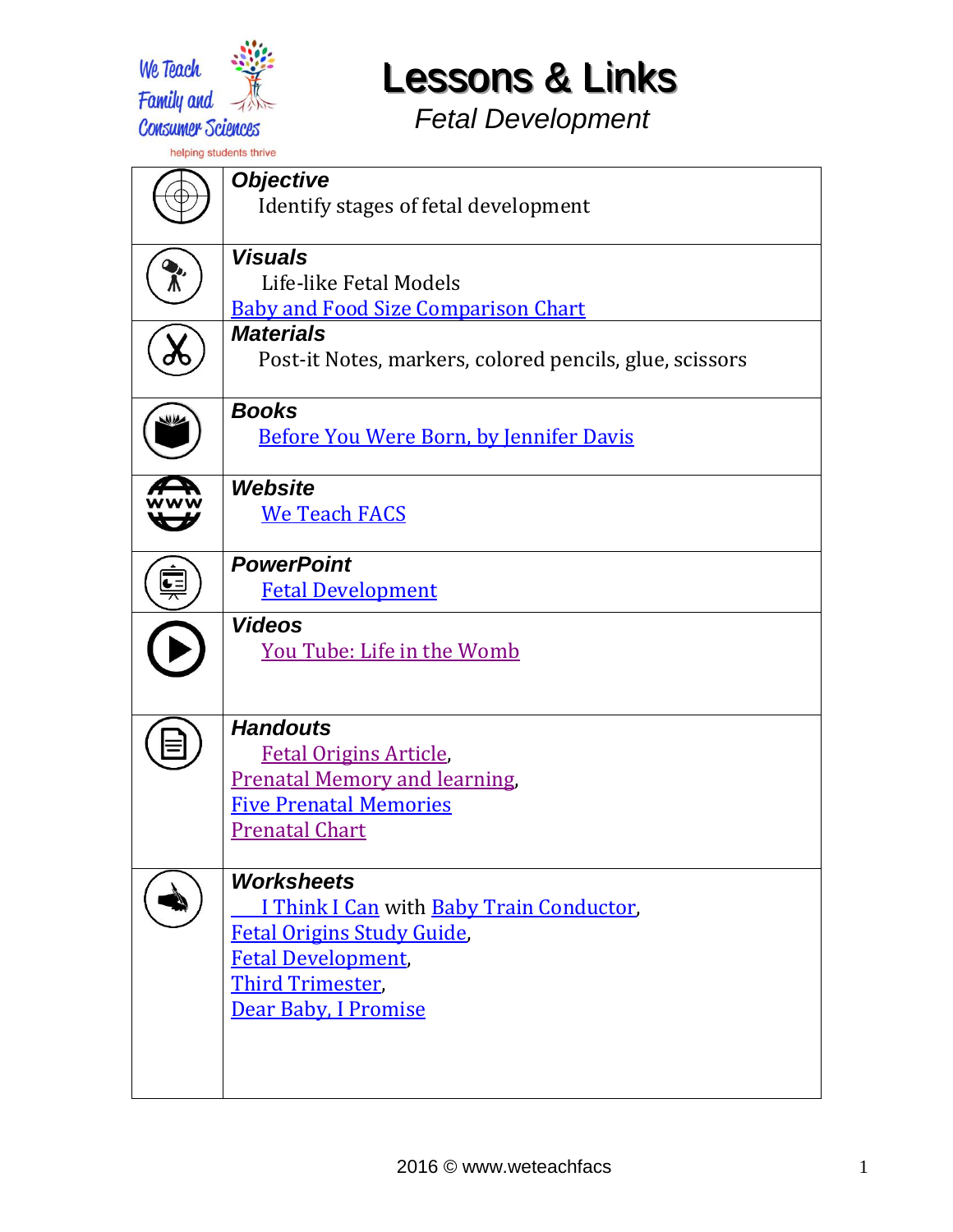

**Lessons & Links** 

*Fetal Development*

## **Instructional Procedures**

| <b>Activate Prior Knowledge</b><br>Students will predict the month each event happens on the<br><b>Fetal Development</b> worksheet. Check answers later in lesson.                                                                                                                                                                                                                                                                                                                                                                                                                                                                                                                                                                                                                                                                                                                                                                                            |
|---------------------------------------------------------------------------------------------------------------------------------------------------------------------------------------------------------------------------------------------------------------------------------------------------------------------------------------------------------------------------------------------------------------------------------------------------------------------------------------------------------------------------------------------------------------------------------------------------------------------------------------------------------------------------------------------------------------------------------------------------------------------------------------------------------------------------------------------------------------------------------------------------------------------------------------------------------------|
| <b>Discussion</b><br>Read <b>Before You Were Born</b> aloud in class. Ask students if<br>they can relate to the description of their current month or<br>any previous month of pregnancy as you go back through the<br>book. (practice comprehension)                                                                                                                                                                                                                                                                                                                                                                                                                                                                                                                                                                                                                                                                                                         |
| Lesson<br>1. Have students look at the Fetal Development Chart, right-<br>side column, Make Good Choices. Ask students to check off<br>each item they have done or are doing during their<br>pregnancy.<br>2. Coding Text Strategy: Ask students if they believe the<br>theory that babies can remember what it's like in the<br>womb or to be born. Ask students to predict what they<br>think will be found in the article Prenatal Memory and<br><b>Learning.</b> Record their predictions on the board. Provide<br>students with Post-It strips. Students will read the article,<br><b>Prenatal Memory and Learning and code the text. Share</b><br>coded responses with class. Share teacher's classroom blog<br>about Five Prenatal Memories with the students. Discuss<br>the importance of making the fetal environment a pleasant<br>memory for their baby. What are some of the things<br>students are doing to make a nurturing fetal environment? |
| 3. Using the <b>Prenatal Chart</b> students will check their<br>predictions by completing the <b>Fetal Development</b>                                                                                                                                                                                                                                                                                                                                                                                                                                                                                                                                                                                                                                                                                                                                                                                                                                        |